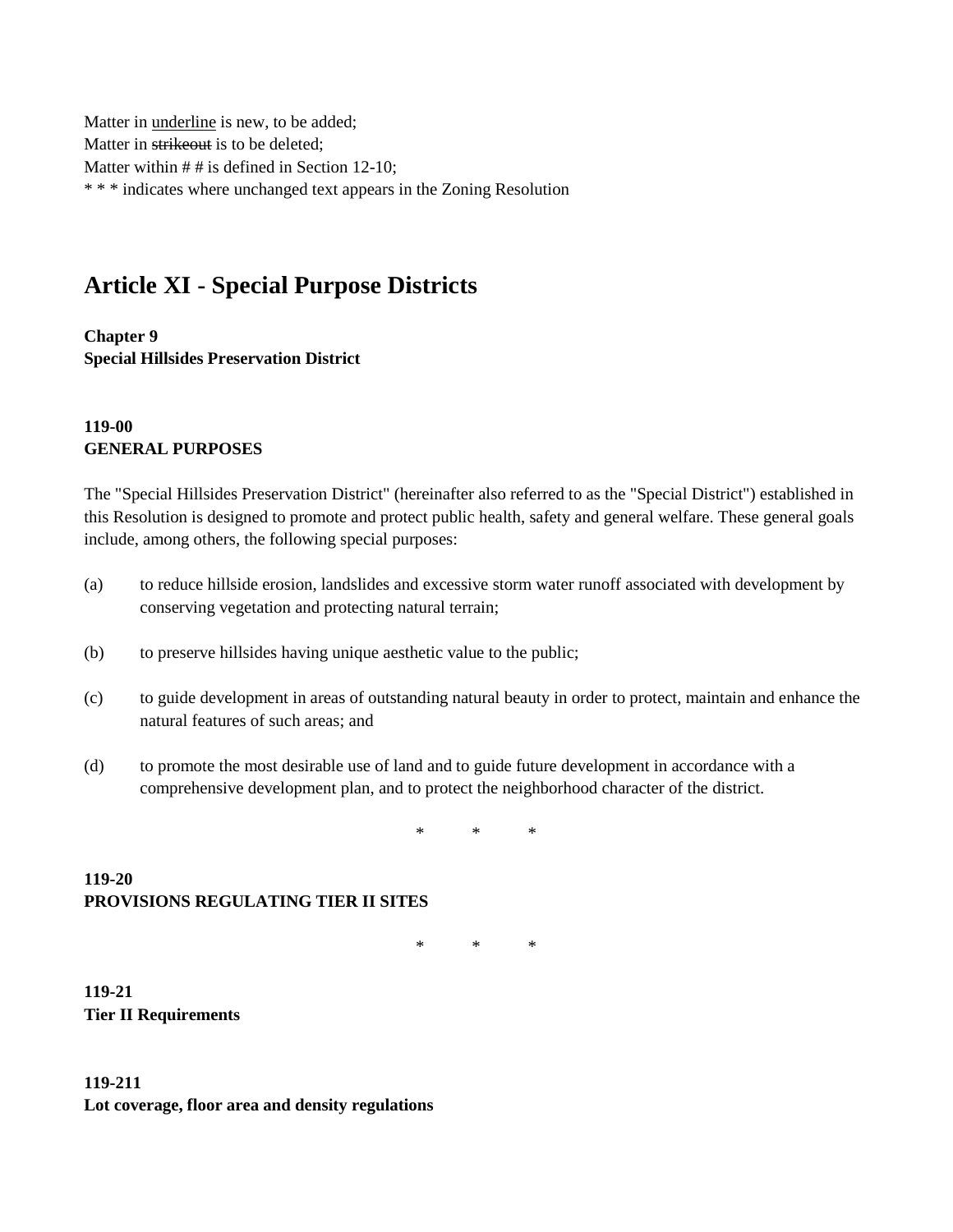The area of a #private road# shall be excluded from the area of the #zoning lot# for the purposes of applying the applicable requirements of Sections 23-14 (Open Space and Floor Area Regulations in R1 through R5 Districts Minimum Required Open Space, Open Space Ratio, Maximum Lot Coverage and Maximum Floor Area Ratio) or Section 23-15 (Open Space and Floor Area Regulations in R6 through R10 Districts) as modified by this Section, and Sections 23-21 (Required Floor Area per Dwelling Unit or Floor Area per Rooming Unit) and 33-10 (FLOOR AREA REGULATIONS). For the purposes of this Section, the area of the #private road# shall include the area of the paved roadbed plus a seven-foot wide area adjacent to and along the entire length of the required curbs.

The maximum permitted percentage of #lot coverage# on a #zoning lot# shall be determined by Table I or Table II of this Section, as applicable.

\* \* \*

### **119-212 Height and setback regulations**

The height and setback regulations set forth in Sections 23-63 631 (Height and setback in R1 Through R5 Districts R1, R2, R3, R4 and R5 Districts), 23-64 632 (Basic Height and Setback Requirements Front setbacks indistricts where front yards are not required), 34-24 (Modification of Height and Setback Regulations), and 35-62+ (Height and Setback Regulations Commercial Districts with an R1 through R5 Residential Equivalents) and 35-63 (Basic Height and Setback Modifications) shall not apply to #buildings or other structures# on #Tier II sites# within the #Special Hillsides Preservation District#. In lieu thereof, the height and setback regulations set forth in this Section shall apply.

No portion of a #building or other structure# shall penetrate a plane drawn parallel to the #base plane# at a height that is shown in Table III of this Section. For #buildings# with pitched roofs, height shall be measured to the midpoint of such pitched roof. For the purposes of this Section, the #base plane#, which is a plane from which the height of a #building or other structure# is measured in R2X, R3, R4 and R5 Districts, shall also be established in accordance with the provisions of Section 12-10 (DEFINITIONS) for #buildings or other structures# in R1, R2 and R6 Districts.

#### TABLE III MAXIMUM HEIGHT OF A BUILDING OR OTHER STRUCTURE

| #Residence District#* | Maximum Height above<br>#Base Plane# |
|-----------------------|--------------------------------------|
| R1 R2 R3 R4**         | 36 feet                              |
| $R5**$                | 60 feet                              |